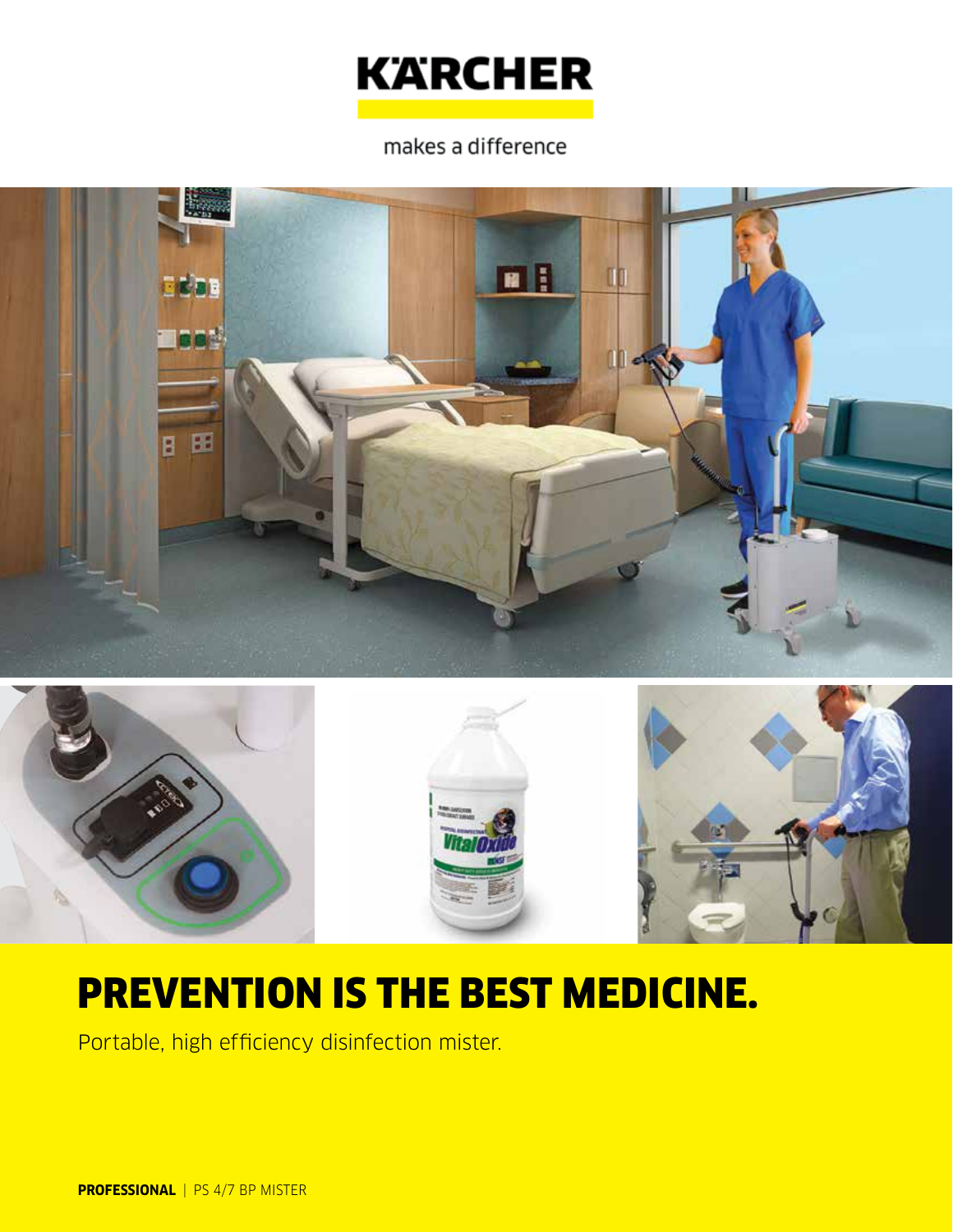# **PS 4/7 Bp Mister**



# **Prevention is the best medicine.**

Achieve a higher level of efficacy with the new Kächer PS 4/7 Bp. This hospital-grade misting system is specifically designed for use with Vital Oxide® disinfectant. Reduce the risks of Health Care Acquired Infections by killing virus, bacteria and mold faster, safer and quieter.

### **1 The next level of clean**

Misting provides higher efficacy by improving coverage more efficiently and effectively than spray wipe methods and wipes. It delivers disinfectant into the numerous hard to reach corners and crevices in every facility that wipe methods can't reach.

## **2 Safe and easy operation**

The Kärcher PS 4/7 Bp mister's ergonomic design and simple controls reduce operator fatigue and cleaning errors. The result is a complete and consistent coverage of Vital Oxide®. Vital Oxide® carries the safest EPA toxicity rating (4) and requires no PPE. HMIS is 0 in all quadrants.

### **3 Whisper quiet**

Use the Kärcher mister anywhere, anytime. The efficient pump and power supply are specifically designed to provide operation without disturbing people around you. The no fragrance formula of Vital Oxide is virtually undectable even when spraying large areas.

# **4 Portable**

Rechargeable 12-volt system easily provides a full 18 hours of use. A 3 hour recharge time ensures the unit gets back into service quickly.

### **5 Maneuverability**

A small foot print and low center of gravity allows the mister to easily glide on 4 swivel caster wheels. Rubber wheels keep the transportation quiet and easy roll over tile floors and thresholds. The narrow design makes it ideal for travel through aisles experienced on planes, busses, trains and other tight areas.

# **6 A complete non-rinse disinfection system**

The Kärcher PS 4/7 Bp mister provides precise coverage and consistency of Vital Oxide® - no adjustments needed.

### **7 Ideal for high risk areas**

- **Hospitals and clinics.**
- Nursing homes.
- Schools.
- Day care facilities.
- **Transportation**

# **Technical Data and Equipment**

### **PS 4/7 Bp mister**

| <b>Technical data</b>                       |            |                     |
|---------------------------------------------|------------|---------------------|
| <b>Pressure</b>                             | <b>PSI</b> | 100                 |
| Solution spray rate                         | gpm        | .05                 |
| Continuous spray time (one battery wcharge) | hours      | 18                  |
| Voltage                                     | volts      | 12                  |
| Wheels                                      | inches     | 3                   |
| Compact height for storage/transport        | inches     | 22.5                |
| Sound level                                 | <b>dBA</b> | 30                  |
| Weight (including battery)                  | Ibs        | 32                  |
| Dimensions (L x W x H)                      | inches     | 19" x 13.5" x 39.5" |
|                                             |            |                     |

### **Equipment**

| Product          | Order No.   | <b>Description</b> |
|------------------|-------------|--------------------|
| PS 4/7 Bp mister | 1.007-082.0 | Hospital-gr        |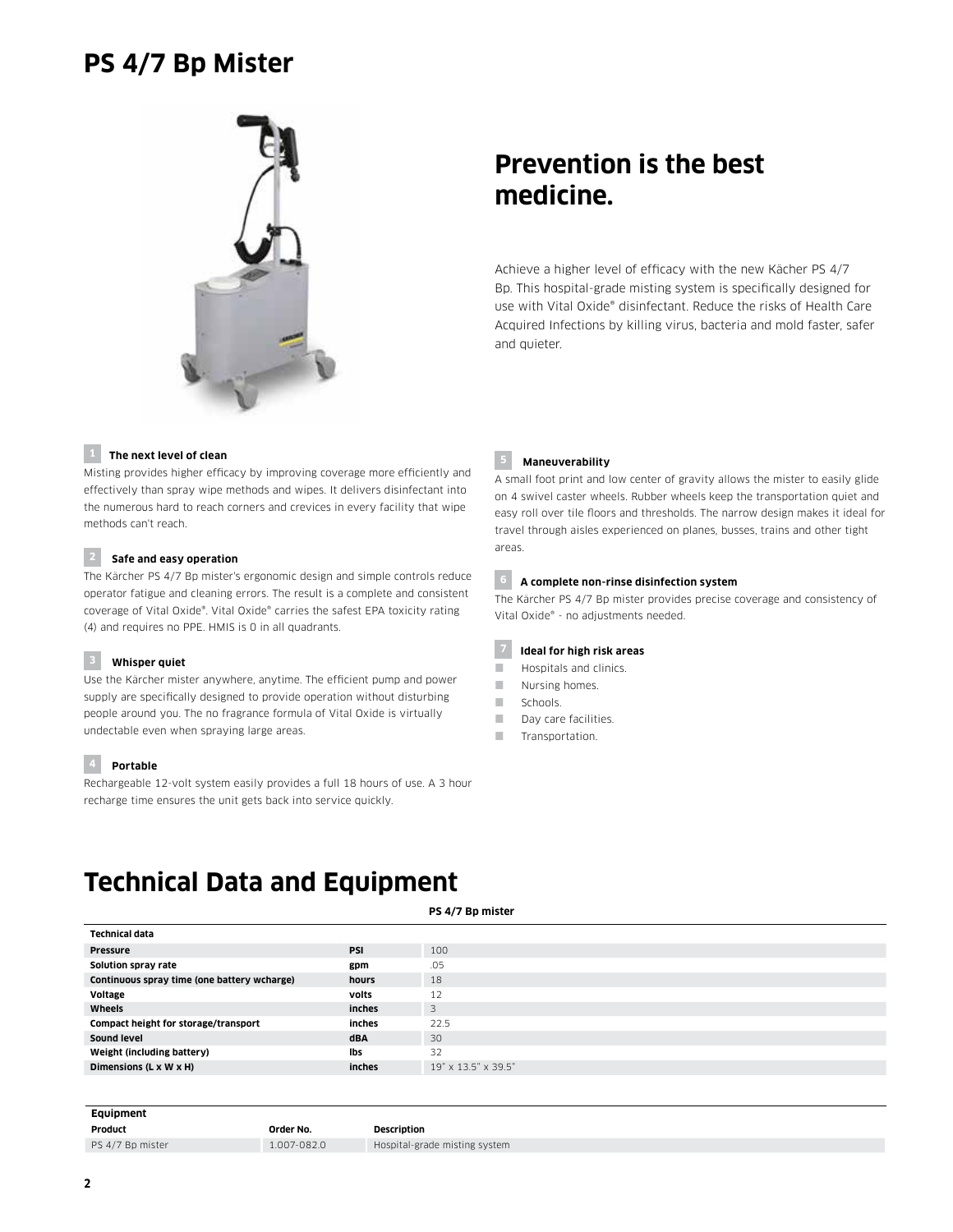# **VitalOxide® disinfectant**



### **1 EPA registered hospital disinfectant**

Vital Oxide® contains no volatile organic compounds (VOCs) and kills a wide range of viruses and bacteria. It doesn't contribute to mutating super bugs. EPA Reg. No. 82972-1 EPA Est. No. 85804-NC-1 EPA Est. No. 29909-CA-1 (See batch code for actual establishment number).

### **2 Food contact sanitizer - NSF Registered (D2) sanitizer**

Vital Oxide kills 99.999% of bacteria, including eColi, Salmonella and Listeria in less than 60 seconds, and it's odorless, requires no rinse and doesn't alter the taste of food that has been prepared on sanitized surfaces. (D2)

### **3 Mold and mildew killer**

Safe to use on most surfaces, including carpeting and marble. It removes mold and mildew and prevents mold on hard surfaces. It also kills mold, mildew and their spores with up to 7 months residual effects. Recognized by CRI to be safe on carpets.

#### **4 Allergen eliminator**

Proven effective on pet dander, as well as, dust mite and cockroach allergens. Safe to use on pet bedding and sleeping areas.

#### **5 Odor eliminator**

Eliminates malodors due to smoke, trash, septic systems, stale cooking and more, without using masking agents or fragrances. Neutralizes urine and fecal odors.

# **A hospital disinfectant proven to work on all surfaces.**

Vital Oxide® is an EPA registered hospital disinfectant that removes and prevents mold, mildew and eliminates allergens and ordors. Recommended for use with Kärcher's hospital-grade misting system, the PS 4/7 mister. Vital Oxide® requires no mixing, is non-irritating to the skin and non-corrosive to treated articles.

#### **6 HVAC and air ducts**

Vital Oxide® effectively controls by inhibiting growth of odor causing bacteria, fungi and other odor, stain or damage causing organisms in HVAC system components and air ducts in residential, commercial, institutional and industrial buildings. Vital Oxide® also eliminates odors associated with bacteria, mold, mildew, smoke, animals, cooking, spoilage, musty and other odors and removes odor-causing organisms when used as part of such a comprehensive preventative maintenance program in HVAC systems and air ducts.

### **7 Carpet and Fabric Sanitizing**

Vital Oxide® is compatible with most synthetic fibers used in carpet and fabric. It is approved for use through carpet extraction systems.

### **8 Vital Oxide® kills**

*Escherichia coli (ATCC 11229), Staphylococcus aureus (ATCC 6538), S. aureus (ATCC 6538), E. aerogenes (ATCC 13048), Aspergillus niger (ATCC 6275), Pseudomonas aeruginosa (ATCC 15442), Acinetobacter baumannii (ATCC 19606), Staphylococcus aureus MRSA (ATCC 33592), Listeria monocytogenes (ATCC 15313), Legionella pneumophila (ATCC 33153), Salmonella enterica (ATCC 10708), Klebsiella pneumoniae (NDM-1) (ATCC BAA-2146), Rotavirus (Strain WA), Hepatitis C Virus (Bovine Viral Diarrhea Virus), Hepatitis B Virus (Duck Hepatitis), Norovirus (Feline Calcivirus), Murine Norovirus (MNV-1), Swine Influenza (H1N1)\*\*, Respiratory Syncytial Virus (ATCC VR-26), Human Immunodeficiency Virus Type 1 (HIV-1) Strain HTLV-IIIb, Influenza B Virus (Strain B/Taiwan/2/62)(ATCC VR-1735), Hepatitis A Virus (ATCC VR-1541).*

# **Technical Data and Equipment**

Vital Oxide®, 6 quart - case 8.639-560.0 6 quart - case

#### **Vital Oxide® disinfectant**

| <b>Recommended Dilution</b>                                   |             |                                    |                                                                                  |                                                             |   |
|---------------------------------------------------------------|-------------|------------------------------------|----------------------------------------------------------------------------------|-------------------------------------------------------------|---|
| <b>Full strength</b>                                          |             |                                    | For hospital disinfectant, heavy duty odor elminator and killing mold and mildew |                                                             |   |
| 5:1                                                           |             | For carpet and fabric sanitization |                                                                                  |                                                             |   |
| 9:1                                                           |             |                                    | For food contact surfaces sanitization (no rinse required)                       |                                                             |   |
| Features                                                      |             |                                    |                                                                                  |                                                             |   |
| USEPA registered No. 82972-1 in all 50 states and Puerto Rico |             |                                    | ▬                                                                                | No special shipping or handling                             | п |
| NSF registered (D2) sanitizer                                 |             |                                    |                                                                                  | <b>Odorless</b>                                             |   |
| Hypo allergenic                                               |             |                                    | ■                                                                                | Non-corrosive - carpet, fabric, natural stone, plastic safe |   |
| pH balanced at 8.5                                            |             |                                    |                                                                                  | Non-irritating to skin                                      |   |
| Shelf stable - over 1 year shelf life                         |             |                                    | п                                                                                |                                                             |   |
|                                                               |             |                                    |                                                                                  |                                                             |   |
| Equipment                                                     |             |                                    |                                                                                  |                                                             |   |
| Product                                                       | Order No.   | <b>Description</b>                 |                                                                                  |                                                             |   |
| Vital Oxide®, 4 gallon - case                                 | 8.639-558.0 | 4 gallon - case                    |                                                                                  |                                                             |   |